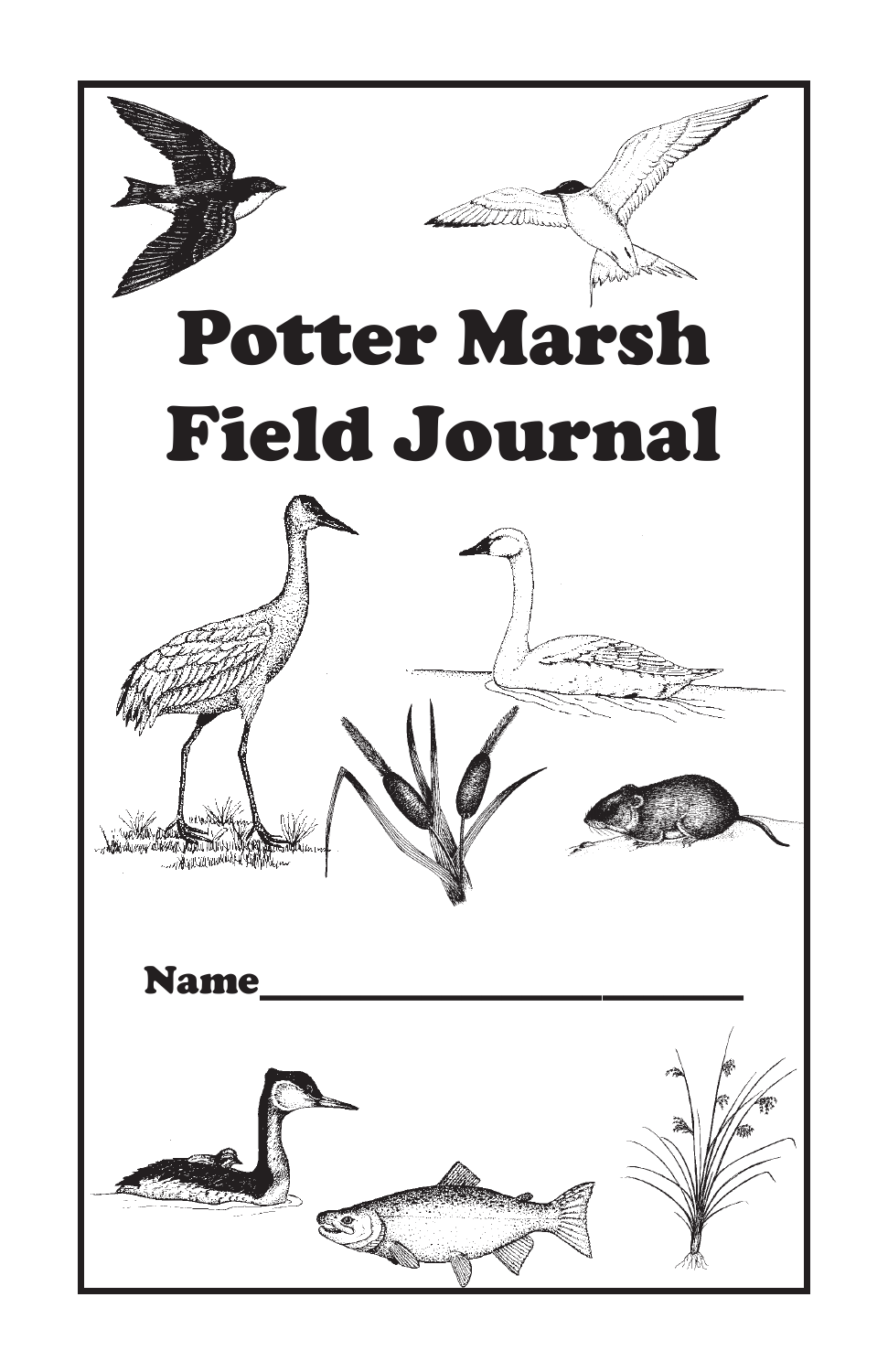### **Visiting Potter Marsh**

Potter Marsh is part of the Anchorage Coastal Wildlife Refuge, which is a state refuge managed by the Alaska Department of Fish and Game.

**Weather**: Potter Marsh is usually cooler than the rest of Anchorage. It is a good idea to dress in layers and wear appropriate footwear (no open toed shoes, sandals or flip-flops). You may want to bring a warm hat and gloves if the weather is cold.

**Please don't litter:** Potter Marsh is often windy. Items that are not clipped or tied down may blow into the marsh. While on the boardwalk, keep all pens, paper, notebooks, backpacks, and other gear off the top of the railing where they could accidently fall over. Please be mindful of this, as it is extremely difficult to retrieve anything dropped and we want to protect the wetlands from litter and items that could be potentially dangerous to wildlife.

**Facilities and Food:** There is one pit-toilet restroom at the marsh and no running water. Food is prohibited on the boardwalk and airstrip. If you do bring food to the marsh, please eat it in the parking lot. This is so we can minimize trash and avoid attracting bears. Please pack out all trash.

**No Dogs Allowed:** Dogs are not allowed on the boardwalk. They are permitted in the parking lot but must be on a leash.

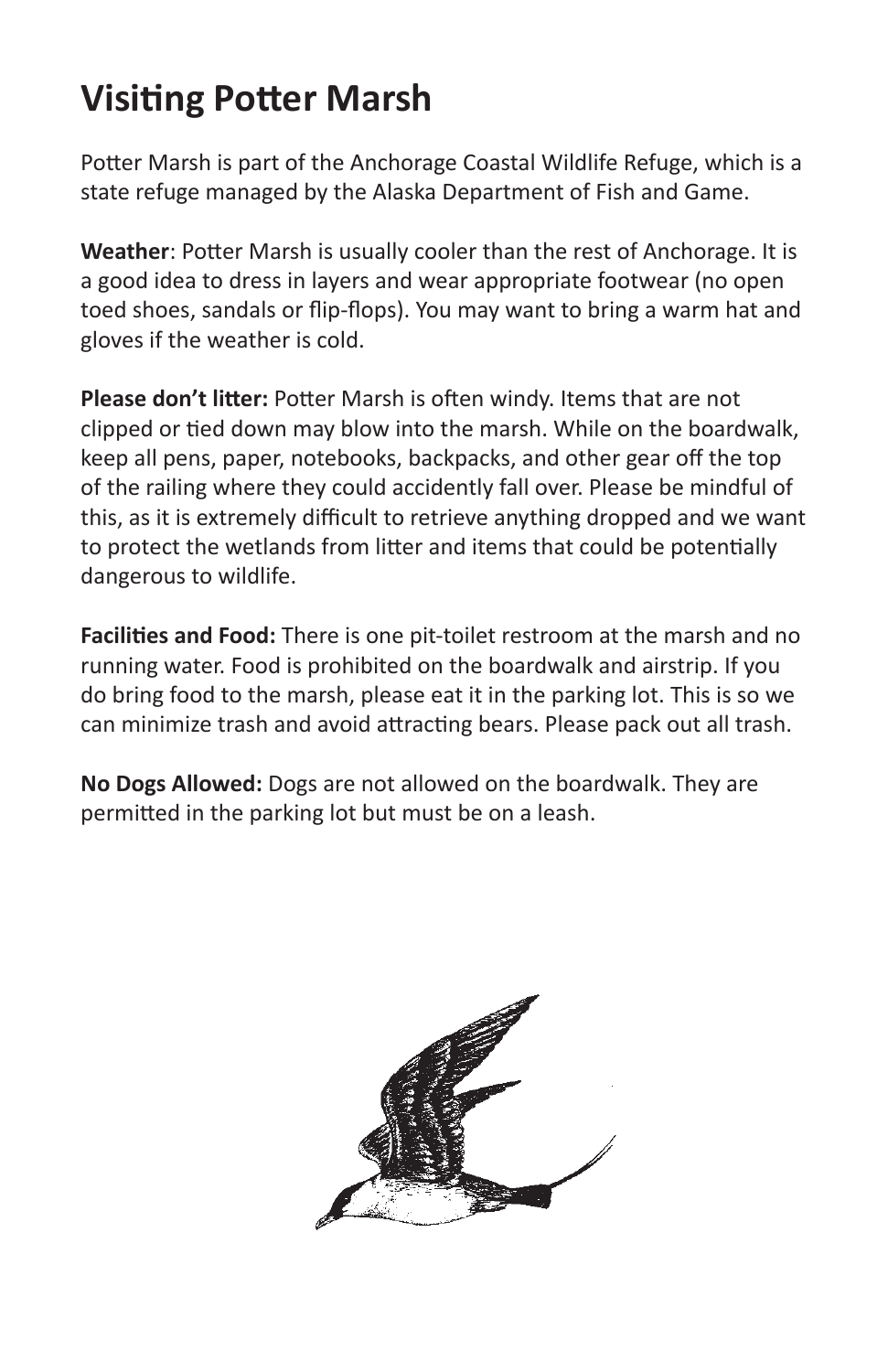### **Basic Birding Tips**

Potter Marsh is a great place to go bird watching. Being a birder is like being a detective. Try to observe the bird as keenly as you can, then flip through a birding field guide to see if you can figure out what kind of bird it is that you saw.

Have fun birding but remember, do not disturb birds by getting too close or touching their nests. Protect the environment and don't litter.

So how do you get started? When observing birds, look for these clues to determine their identity:

**Bill**: Note shape, color, length, curve and markings. Also observe the size of the bill.

**Color**: Overall body colors and special patches of color are one of the easiest clues to a bird's identity. Check the body, head, back, chest, tail feathers, legs, eyes and feathers around the eyes for different colors.

**Special Markings**: Look for stripes, dots and bands on the bird's wings, head, tail and body.

**Size**: Note the body length, wingspan and body proportions (how big the head or wings are compared to its body). Of course you won't be able to measure the bird from a distance, so just try to make your best guess, comparing it to other birds or objects. Is it bigger than your fist? Larger than your foot?

**Habitat**: Different birds occupy different territories. Observe where you saw the bird for clues to a bird's identity, looking for things like whether you are on the coast, in a forest or high up in the mountains, or whether the bird is perched in a tree or swimming in the water. Birding books all have range maps that show where different bird species are found.

**Behavior**: Observing how birds behave can be challenging but can really help with clues for bird identification. Note sounds, flight patterns, where the bird lands, what it eats and how it interacts with other birds.

#### **Have fun birding!**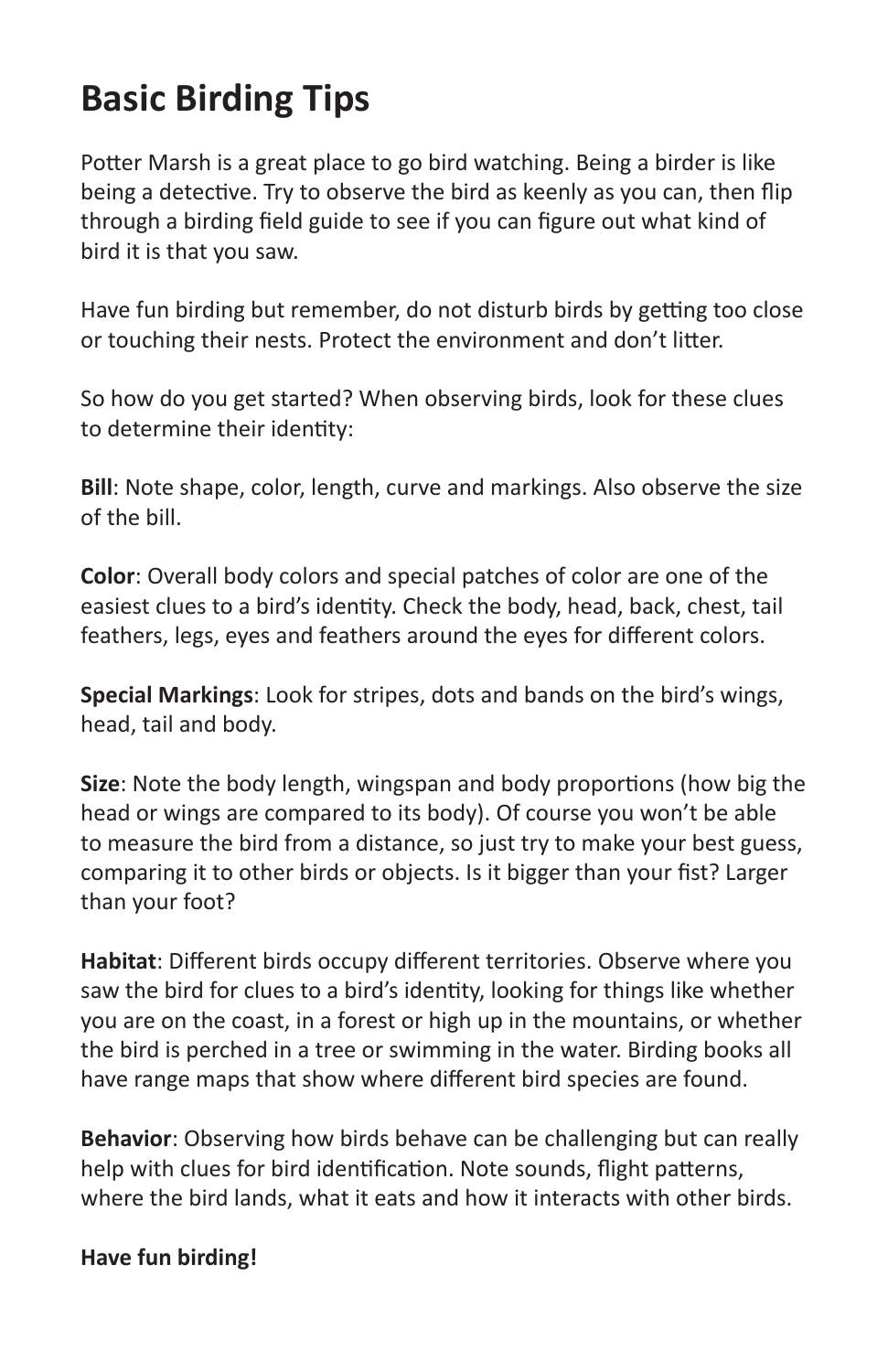## **Birding Data Sheet**

| <b>Bird Name/Type</b> | How many did I see<br>of the same kind? | What was it doing? |
|-----------------------|-----------------------------------------|--------------------|
|                       |                                         |                    |
|                       |                                         |                    |
|                       |                                         |                    |
|                       |                                         |                    |
|                       |                                         |                    |
|                       |                                         |                    |
|                       |                                         |                    |
|                       |                                         |                    |
|                       |                                         |                    |
|                       |                                         |                    |
|                       |                                         |                    |
|                       |                                         |                    |
|                       |                                         |                    |
|                       |                                         |                    |
|                       |                                         |                    |
|                       |                                         |                    |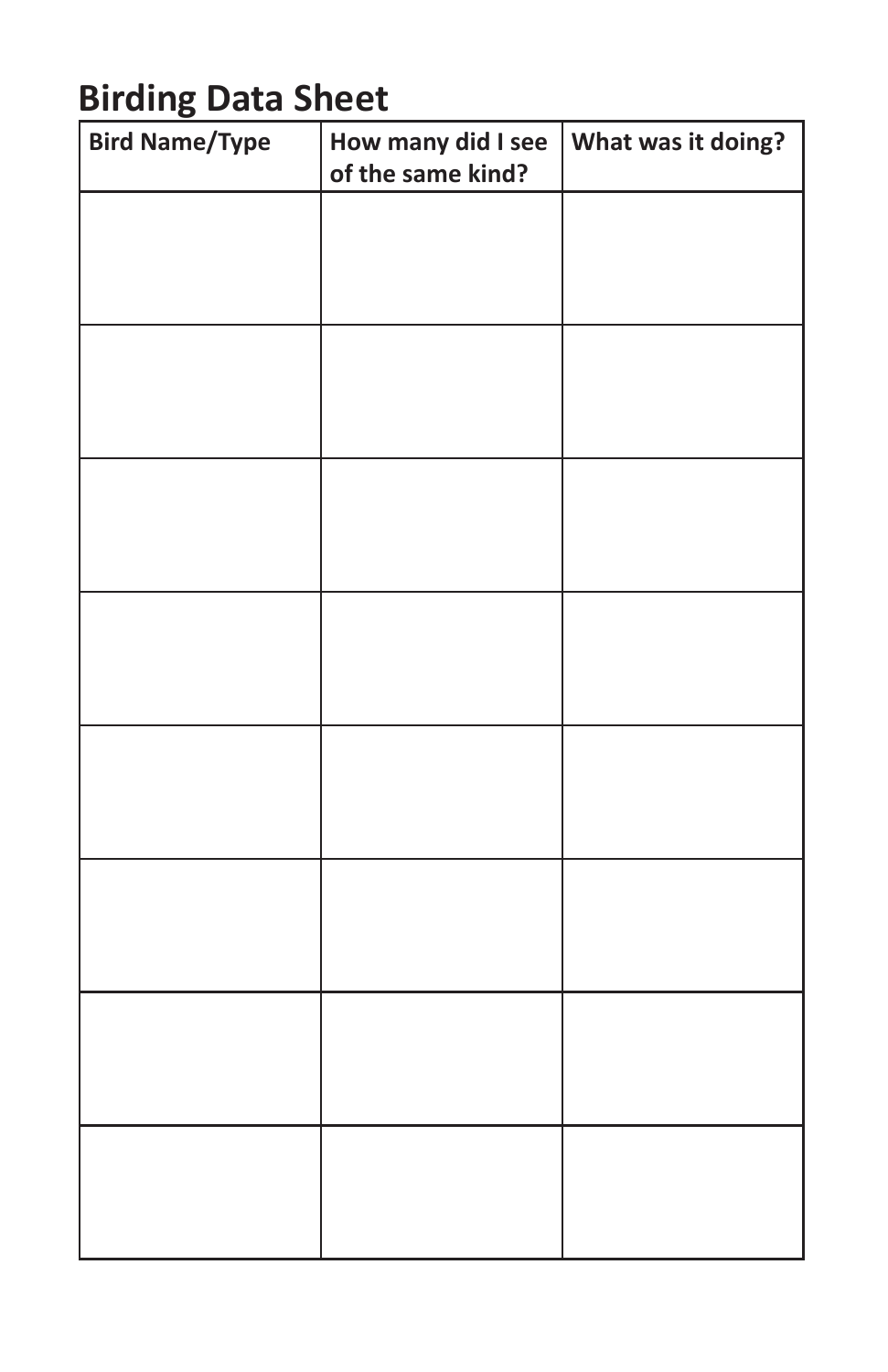### **Birding Data Sheet (continued)**

| <b>Bird Name/Type</b> | How many did I see<br>of the same kind? | What was it doing? |
|-----------------------|-----------------------------------------|--------------------|
|                       |                                         |                    |
|                       |                                         |                    |
|                       |                                         |                    |
|                       |                                         |                    |
|                       |                                         |                    |
|                       |                                         |                    |
|                       |                                         |                    |
|                       |                                         |                    |
|                       |                                         |                    |
|                       |                                         |                    |
|                       |                                         |                    |
|                       |                                         |                    |
|                       |                                         |                    |
|                       |                                         |                    |
|                       |                                         |                    |
|                       |                                         |                    |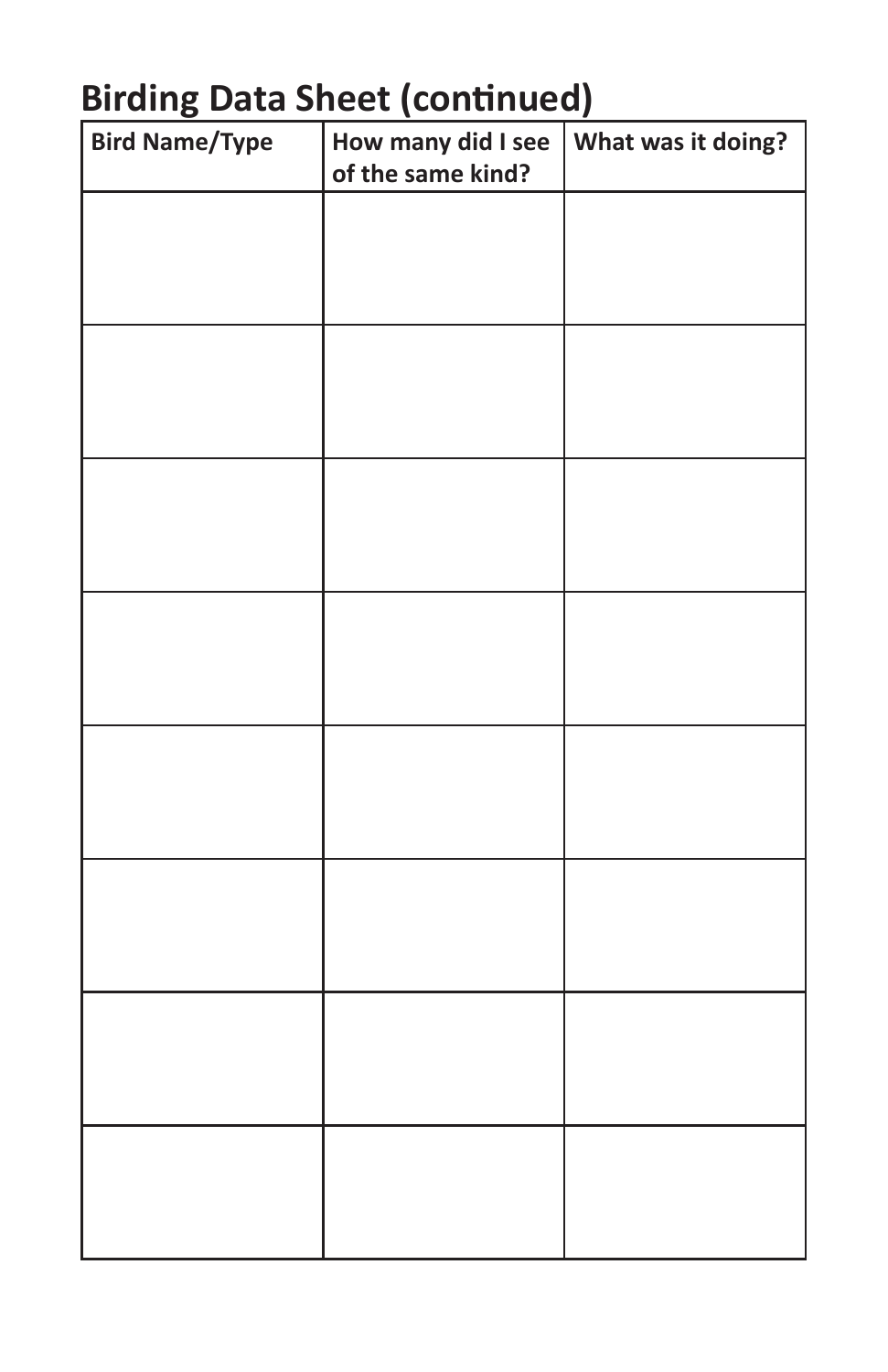

# **Potter Marsh Scavenger Hunt**

| A bird flying. Draw a picture of<br>it here.                    | An invertebrate found in Potter<br>Marsh. If you learned the<br>species' name, write it here. |
|-----------------------------------------------------------------|-----------------------------------------------------------------------------------------------|
| An insect: mosquito, butterfly<br>or dragonfly? sketch it here. | A bird calling or screeching.<br>Listen and copy the sound.                                   |
| A place where saltwater or<br>freshwater enters the marsh.      | A person using binoculars to<br>watch wildlife. Draw some<br>binoculars here.                 |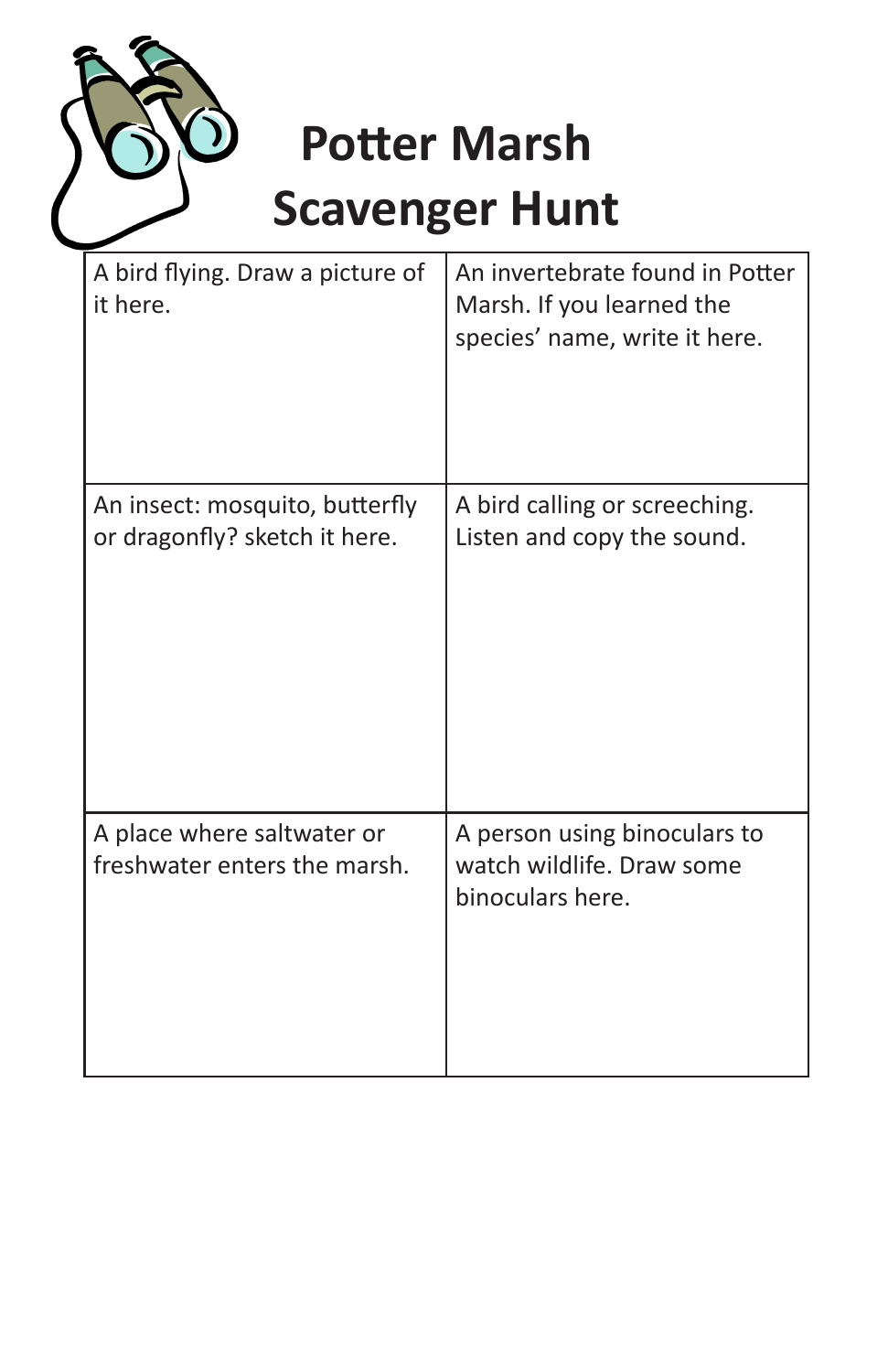

| An animal track. It can be real<br>or a replica. Draw it here.                                          | A tree. Do you know what<br>kind of tree it is? If so, write it<br>below. |
|---------------------------------------------------------------------------------------------------------|---------------------------------------------------------------------------|
| A mammal or a photo of a<br>mammal that lives at Potter<br>Marsh. Write the name of the<br>mammal here. | A sign about the first people to<br>use this area. Who are they?          |
| What is the larger refuge that<br>Potter Marsh belong to? What<br>is the name?                          | Look up close at something.<br>Draw it here.                              |
| Shelter for an animal. What is<br>it?                                                                   | Food for a bird. What is it?                                              |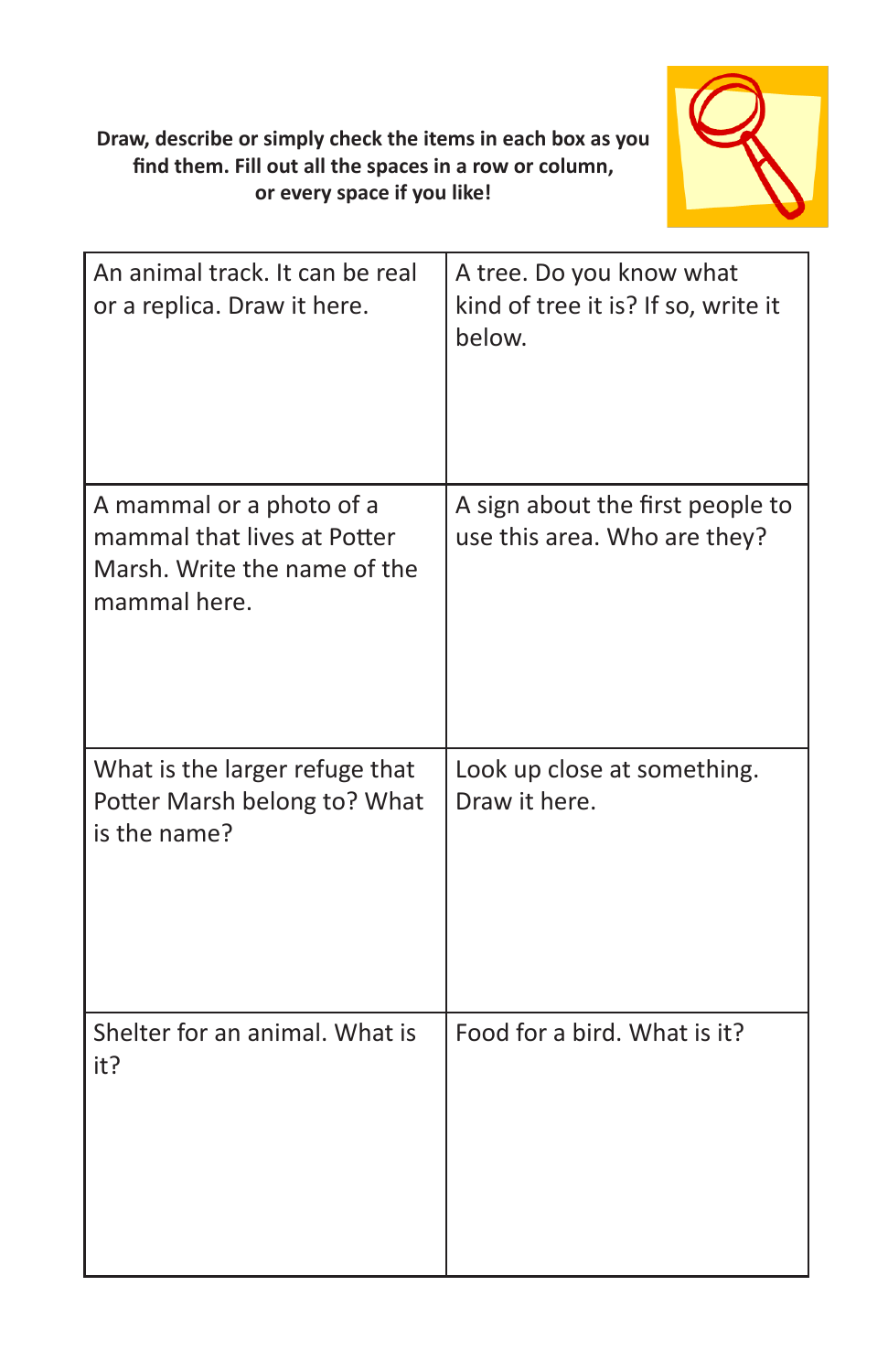**Invertebrate Observation Sheet** 

What kind of invertebrates did you see? Try to sketch and describe them here.

| Sketch invertebrate | Describe invertebrate |
|---------------------|-----------------------|
|                     |                       |
|                     |                       |
|                     |                       |
|                     |                       |
|                     |                       |
|                     |                       |
|                     |                       |
|                     |                       |
|                     |                       |
|                     |                       |
|                     |                       |
|                     |                       |
|                     |                       |
|                     |                       |
|                     |                       |
|                     |                       |
|                     |                       |
|                     |                       |
|                     |                       |
|                     |                       |
|                     |                       |
|                     |                       |
|                     |                       |
|                     |                       |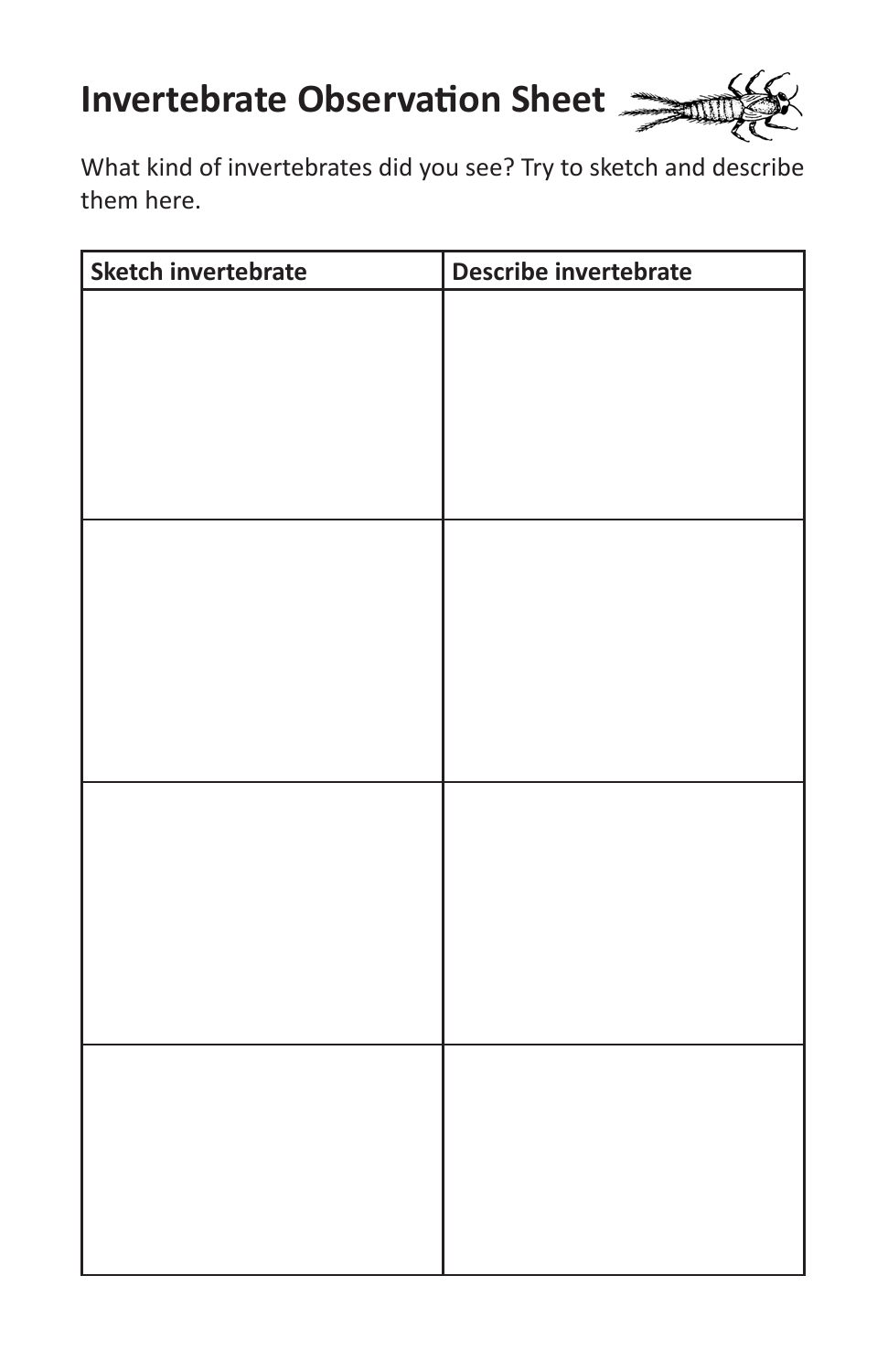**What is an invertebrate?** Any animal without a backbone, including worms, insects and mollusks.

| Sketch invertebrate | <b>Describe invertebrate</b> |
|---------------------|------------------------------|
|                     |                              |
|                     |                              |
|                     |                              |
|                     |                              |
|                     |                              |
|                     |                              |
|                     |                              |
|                     |                              |
|                     |                              |
|                     |                              |
|                     |                              |
|                     |                              |
|                     |                              |

**Field Notes:** Collection method, observations, weather, etc.

What eats invertebrates?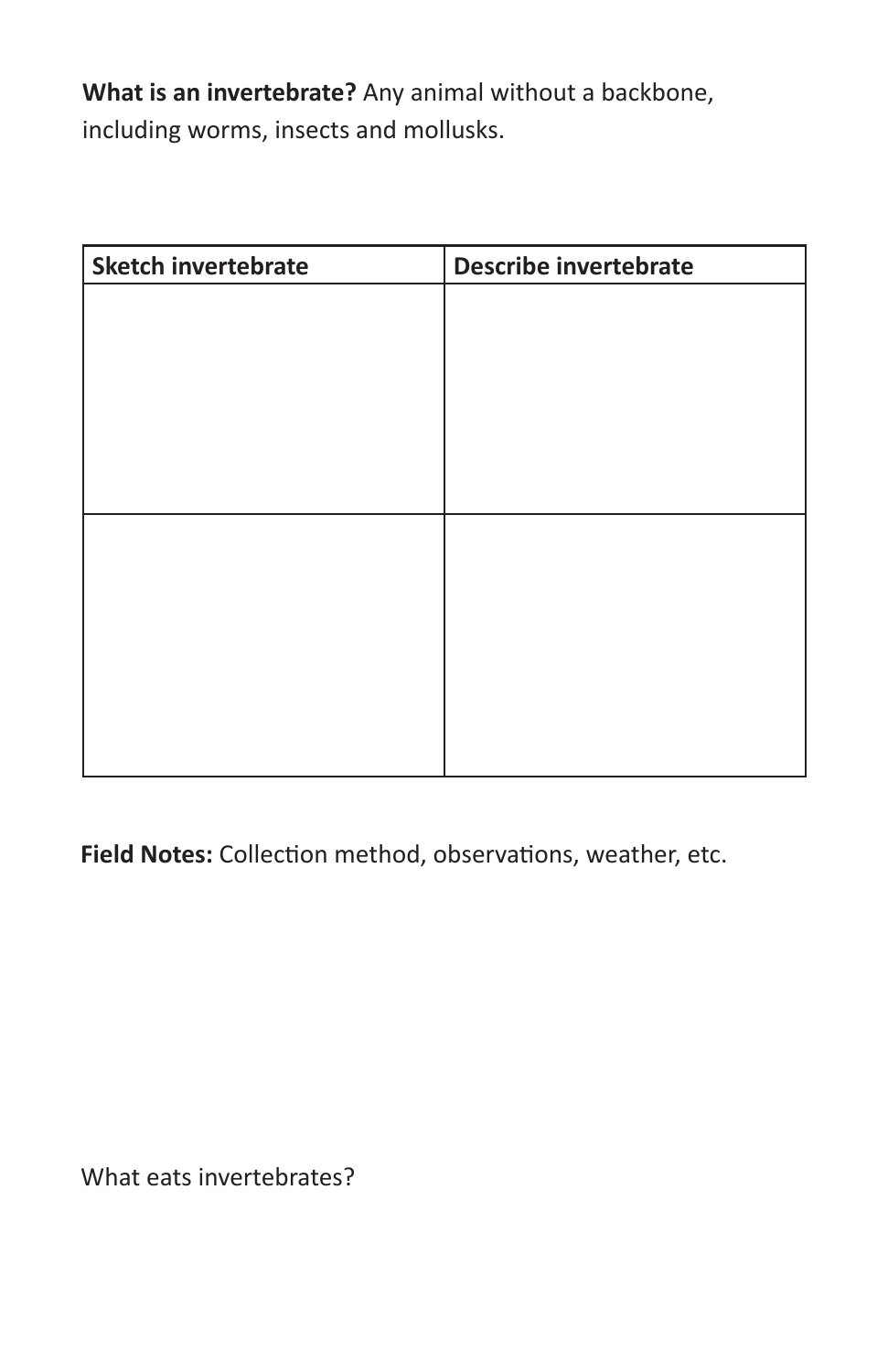### **Animal Tracks**

Find an animal track or tracks. Draw a picture of each track you found. Measure width and length (including nail prints and heel pad) and write those measurements down next to your drawing. What kind of animal is it? Can you tell what it was doing (walking, running, hopping, etc.)?



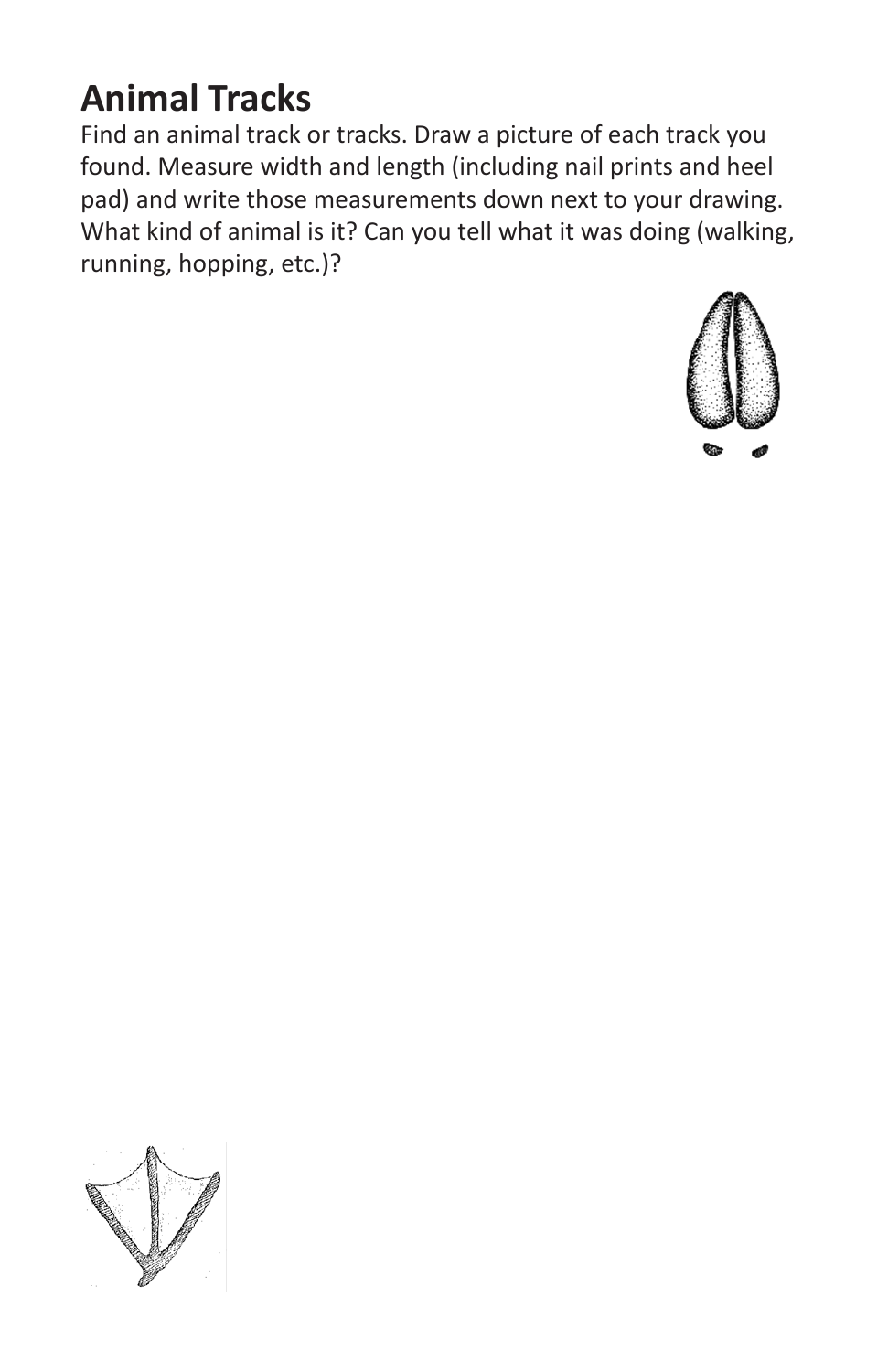### **Animal Scat**

Find some animal scat. Draw a picture of what you found (real or fake). What kind of animal is it from? Can you tell what the animal was eating?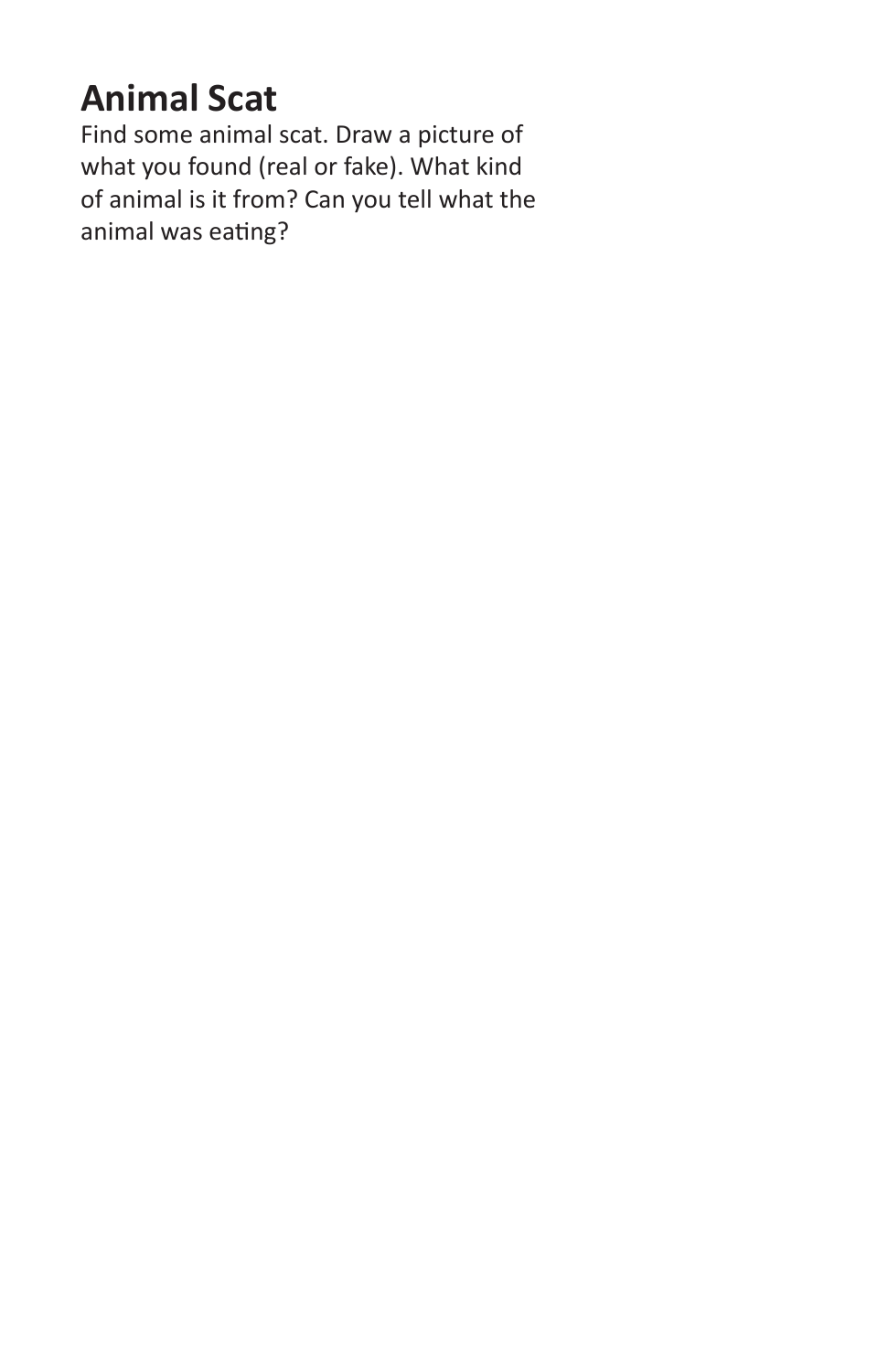### **Mammals**



Name a mammal that is found at Potter Marsh. Draw it here. Do you know some of the foods it eats?

**Mammal**: A mammal is a warm-blooded animal that has a backbone. This makes a vertebrate. Female mammals feed their young milk. Mammals can live in both cold and warm climates. All mammals are the only animals that have hair. Examples of mammals are humans, bears, beavers and whales.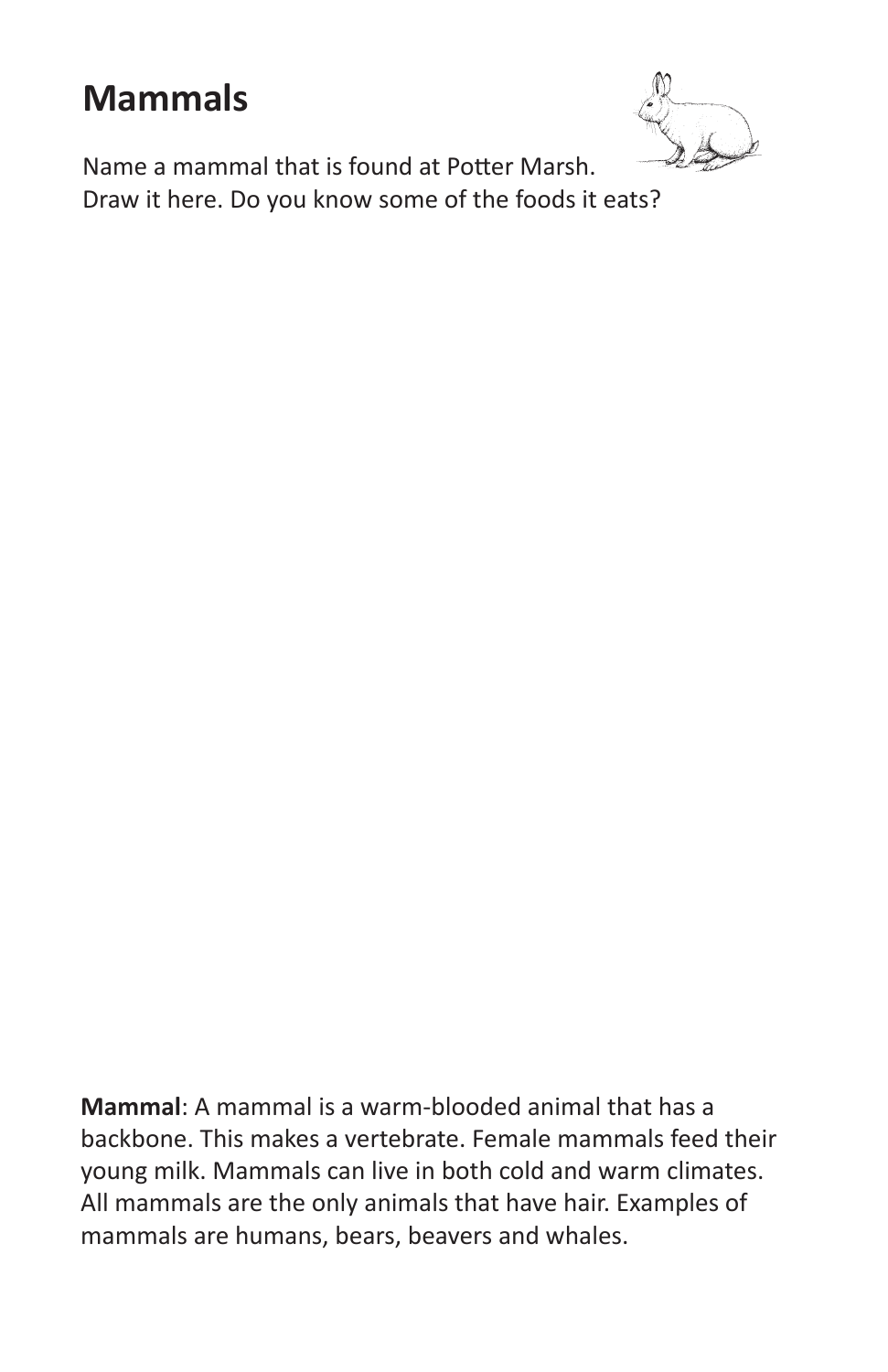**Review**: Name three things that make an animal a mammal?

Name some other animals that are mammals (these can be animals not found at Potter Marsh).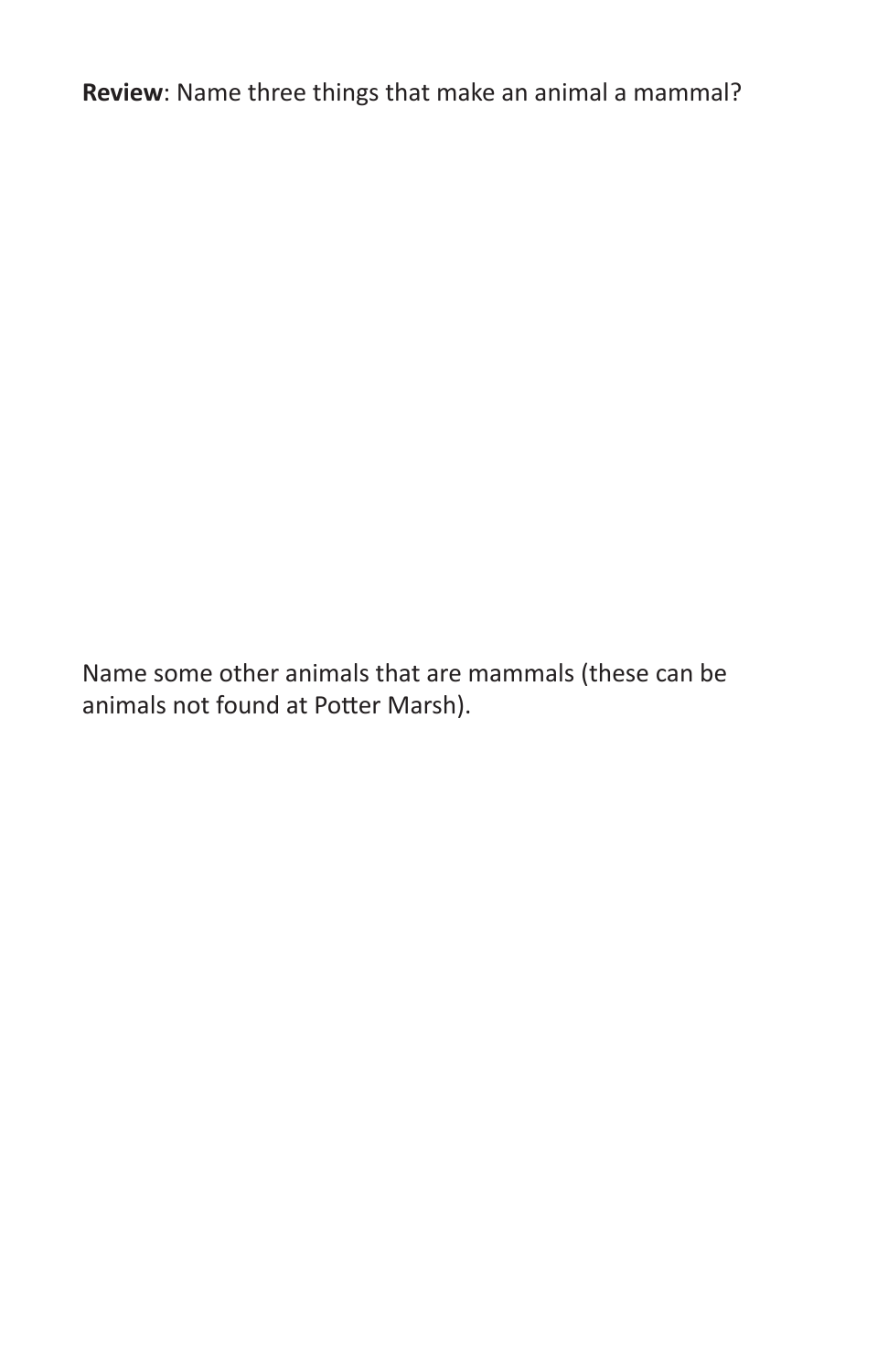### **Water Quality at Potter Marsh**

Various parameters such as temperature, pH, dissolved oxygen and turbidity determine how well a water body like Potter Marsh can support various aquatic plants and animals.

#### **Temperature:**

Aquatic animals (stream insects, salmon) are sensitive to changes in water temperature and require a certain temperature range to survive and thrive. If water temperature is outside that range for a long time, organisms can be stressed and die.

#### **What is the water temperature of Potter Marsh? \_\_\_\_\_\_\_\_\_\_\_\_\_\_**

#### **pH:**

pH is a measurement of the acidic or basic quality of water. The pH scale ranges from a value of 0 (very acidic) to 14 (very basic), with 7 being neutral. Most aquatic animals prefer a range of 6.5 to 8.0. They are adapted to a specific pH level and may die, stop reproducing, or move away if the pH of the water varies beyond this range.

#### **What is the pH of Potter Marsh? \_\_\_\_\_\_\_\_\_\_\_\_\_\_\_\_\_\_\_\_\_\_\_\_\_\_\_\_**

#### **Dissolved Oxygen:**

Dissolved Oxygen (DO) is important to the health of aquatic ecosystems. All aquatic animals need oxygen to survive. Waters with consistently high dissolved oxygen levels are most likely healthy and stable environments, and are capable of supporting a diversity of aquatic organisms.

What is the DO level at Potter Marsh?

Is this a poor, fair or good level to support water life?

#### **Turbidity:**

Turbidity is the measure of the relative clarity of water. Turbid water is caused by suspended and colloidal matter such as clay, silt, organic and inorganic matter and microscopic organisms.

**Is the water in Potter Marsh clear or turbid?**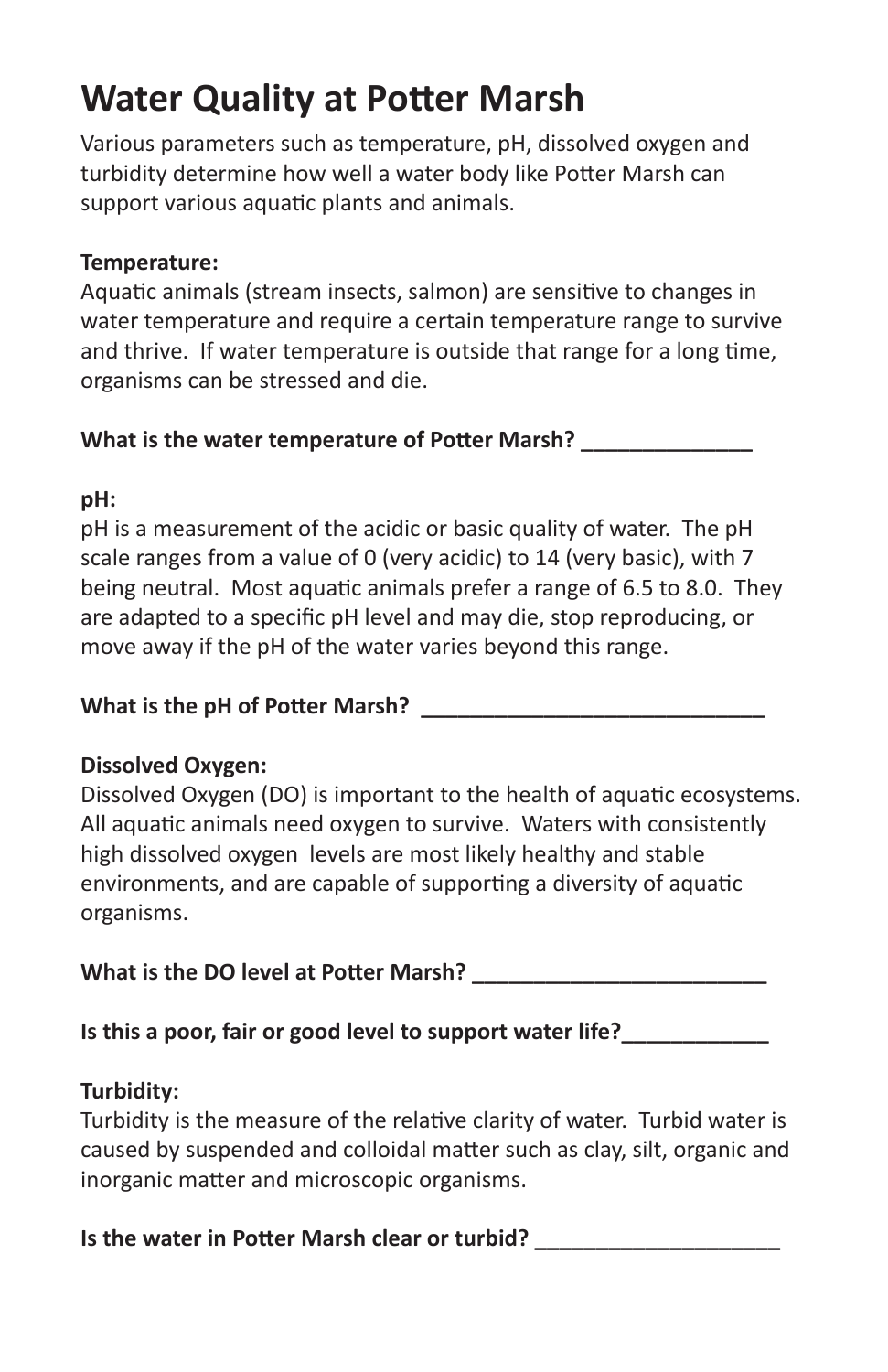### **Field Observations**

What was the weather like today? Describe it below:

Sunny? Yes No Cloudy? Yes No Precipitation (rain or snow) Yes No Temperature? \_\_\_\_\_\_\_\_ Windy? Yes\_\_\_ No \_\_\_\_ Wind direction? \_\_\_\_\_

### **Watershed**

What watershed are you in right now?

Draw a picture showing the watershed. Don't forget to draw arrows showing the path that water will travel through your watershed.

**Watershed**: A watershed is the area of land where all of the water drains into the same place. Watersheds come in all shapes and sizes. In the Continental U.S., there are 2,110 watersheds. When Hawaii, Alaska, and Puerto Rico are added, there are 2,267 watersheds.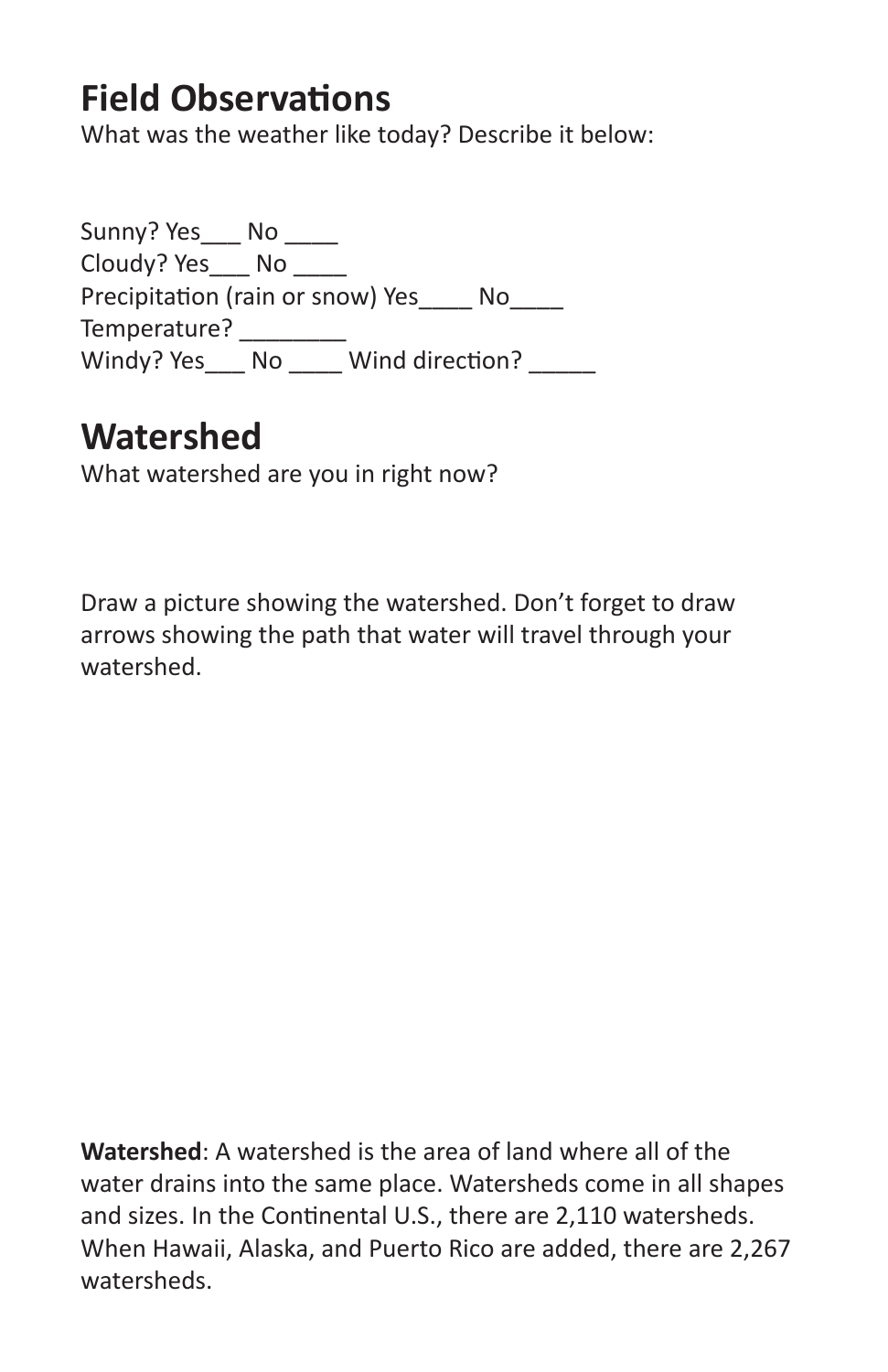### **Internal Fish Anatomy-Word Search**



brain **brain** gall bladder kidney pyloric caeca digestive system gills liver spleen eggs heart milt stomach esophagus intestine ovaries swim bladder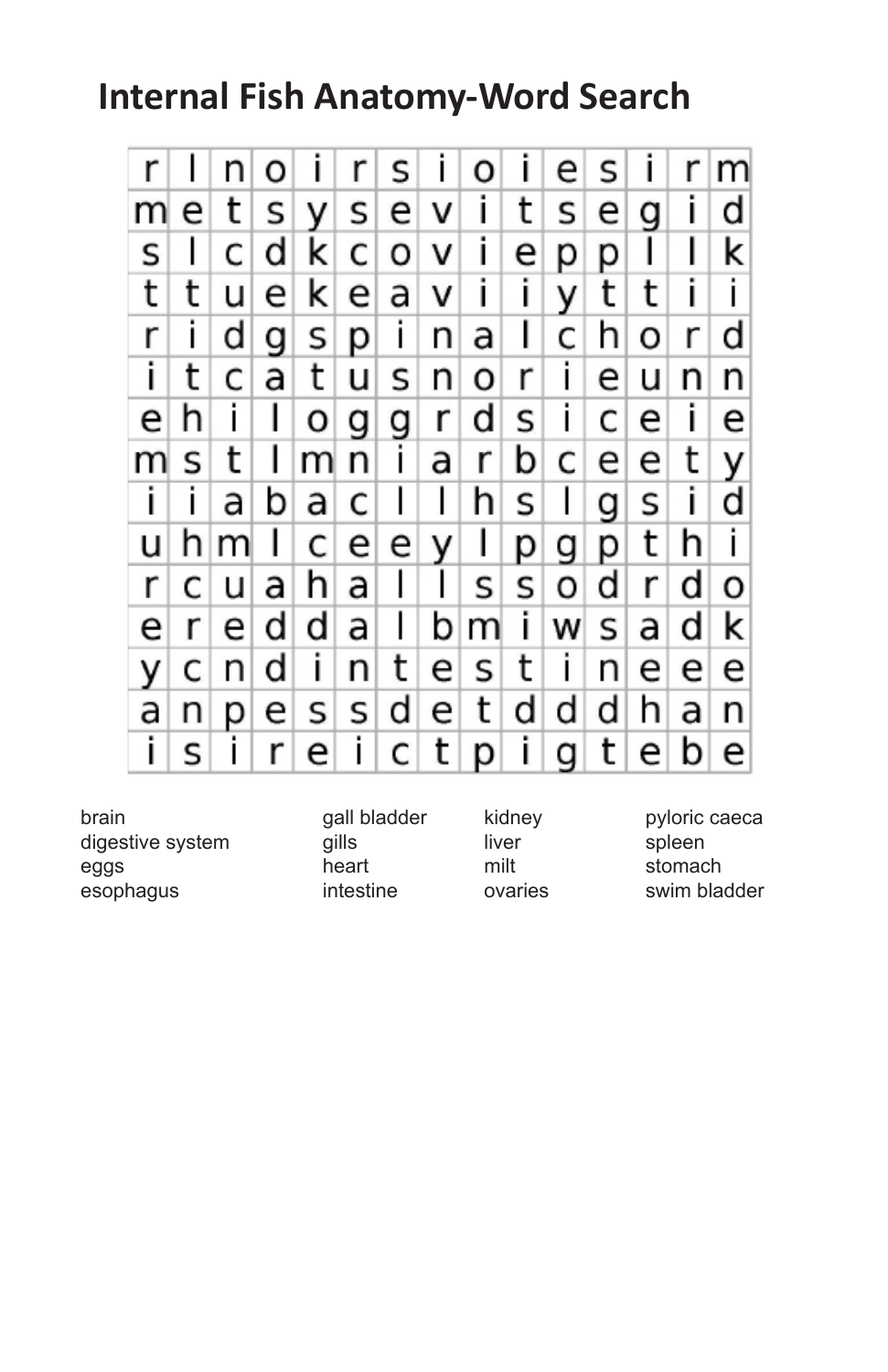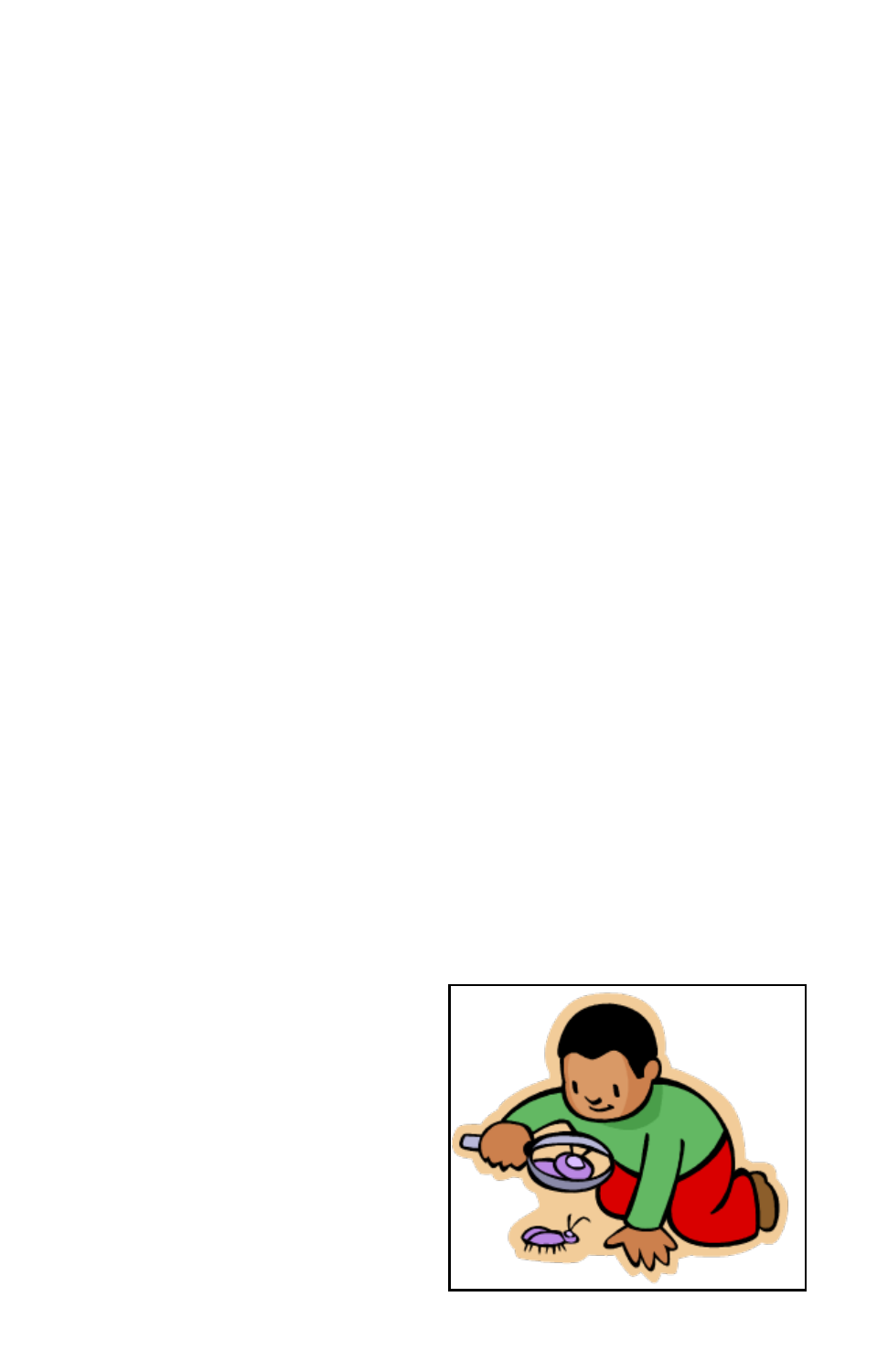### **Field Trip Notes**

What did you like best about your field trip? What did you learn? Draw more pictures of birds or other wildlife here, if you like.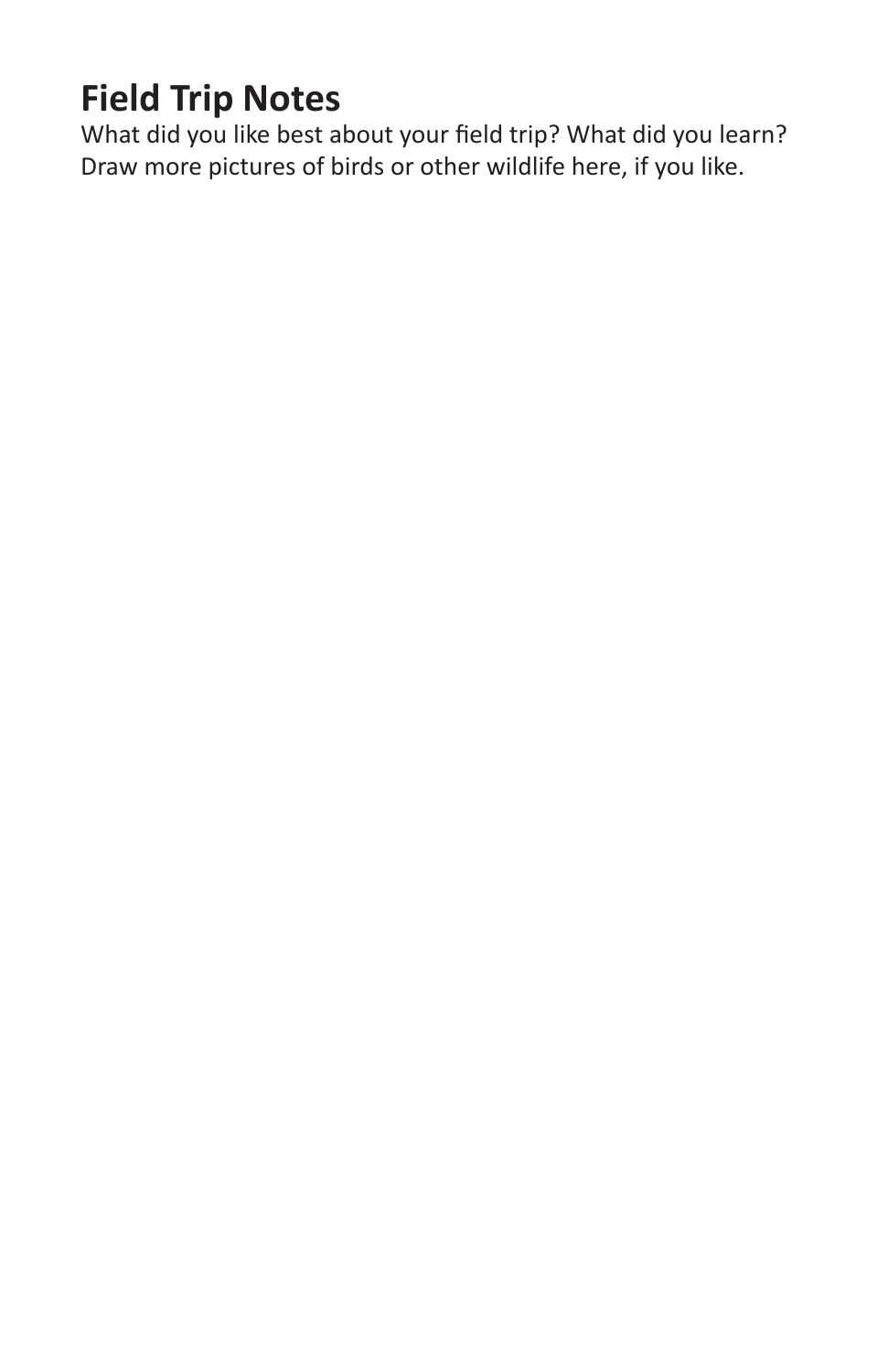#### **BIRDS of POTTER MARSH**

An abbreviated checklist of birds regularly seen at the marsh

Red-necked Grebe **Brand** Horned Grebe \_\_Trumpeter Swan \_\_Tundra Swan \_\_Canada Goose \_\_Mallard Pintail **Exercise Exercise Contract Contract Contract Contract Contract Contract Contract Contract Contract Contract Contract Contract Contract Contract Contract Contract Contract Contract Contract Contract Contract Contra** Northern Shoveler **American Wigeon** Canvasback **Eines Canvasback Canvasback Canvasback Cancer** Scaup \_\_Common Goldeneye \_\_Bufflehead Red-Tailed Hawk **Bald Eagle** \_\_Northern Harrier \_\_Sandhill Crane \_\_American Golden Plover \_\_Greater Yellowlegs Lesser Yellowlegs The Red-necked Phalarope \_\_Wilson's Snipe \_\_Pectoral Sandpiper \_\_Solitary Sandpiper \_\_Spotted Sandpiper \_\_Glaucous-winged Gull \_\_Mew Gull Bonaparte's Gull **And And And Arctic Tern** Great Horned Owl **Short-eared Owl** Downy Woodpecker **Hairy Woodpecker** Alder Flycatcher **Wiolet-green Swallow** Tree Swallow **Black-billed Magpie** Swainson's Thrush **Ruby-crowned Kinglet** \_\_Yellow-rumped Warbler \_\_Northern Waterthrush Rusty Blackbird **Common Redpoll** \_\_White-winged Crossbill \_\_Lincoln's Sparrow \_\_Savannah Sparrow \_\_Dark-eyed Junco

\_\_White-crowned Sparrow \_\_Lapland Longspur

- 
- 
- 
- 
- 
- 
- 
- 
- 
- 
- 
- 
- -
- 
- 
- 
- \_\_Common Raven \_\_Black-capped Chickadee
	-
- Northern Shrike **East Communist Communist Constructs** Orange-crowned Warbler
	-
	-
	-
	-
	-